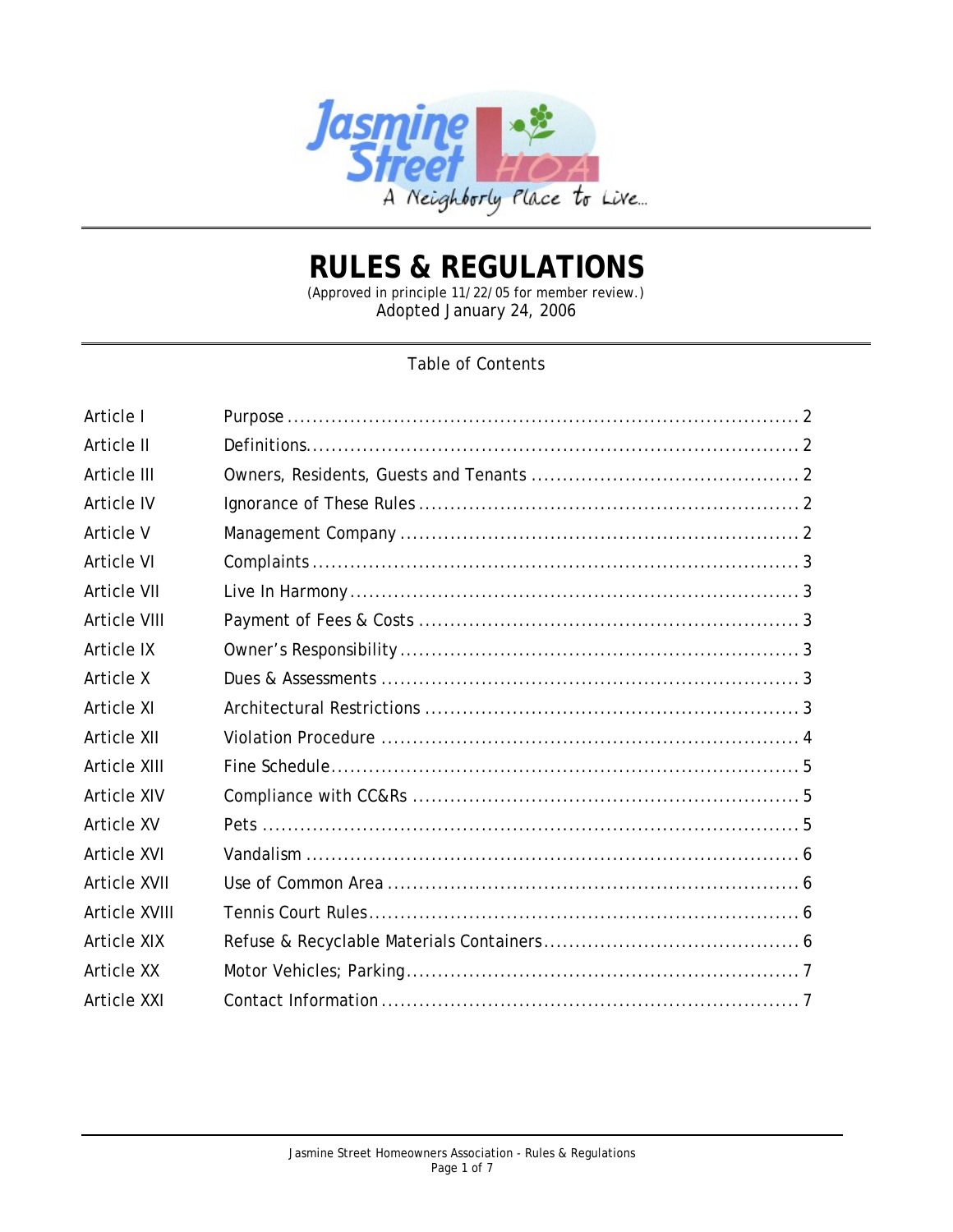# **Article I. Purpose**

These Rules & Regulations supercede any prior Rules. The purpose and effect of these Rules is to assist and guide all Owners, Residents, and Tenants of Jasmine Street Homeowners Association (JSHOA) and their Guests. In the event of a conflict between these Rules & Regulations and the Bylaws and CC&Rs (Covenants, Conditions & Restrictions), the Bylaws and CC&Rs shall apply. These Rules & Regulations do not supercede or change the Bylaws or CC&Rs in any manner, but they are fully enforceable under the law. The primary purposes of the Rules & Regulations are to:

- Preserve the enjoyment of living in our JSHOA Community;
- Maintain the attractiveness of our JSHOA community;
- Protect and increase the value of the Owner's property.

# **Article II. Definitions**

**Board Member**: A duly elected or appointed member of the Board of Directors of the corporation known as Jasmine Street Homeowners Association.

**Common Area**: The common area consists of the tennis courts, basketball court, surrounding grounds and parking lots, streets and sidewalks, curbs, the wash, bridge, and all other Association property held in common by the owners through the Association.

**Guest**: A person who does not reside in a property located in the JSHOA Community but who is a Guest of an Owner or Resident.

**Owner**: The owner(s) of record of a property within the community known as JSHOA and governed by a community association named Jasmine Street Homeowners Association.

**Member**: The owner(s) of record of each property is/are considered one member, regardless of the number of owners of record of a single property. One vote per property is permitted. If a member owns more than one Lot within the Association, he or she is entitled to one vote for each property owned.

**Resident**: A person who resides in a property subject to the governing documents of the corporation known as Jasmine Street Homeowners

Association. **Any violation by a Resident shall be deemed a violation by the Owner.** A Tenant is considered a Resident.

**Tenant**: A person or persons who leases or rents a home or portion thereof from an Owner. Tenants may use the common areas. The Owner remains liable for any damages caused by a Tenant and for any violation by a Tenant of these Rules & Regulations.

# **Article III. Owners, Residents, Guests & Tenants**

These Rules & Regulations are intended to protect your rights and property values as an Owner as well as to promote the well-being and enjoyment of your home and neighborhood. All Owners are responsible for all actions by their family members, Guests, Residents, or Tenants. A violation by any Guest, Resident or Tenant is deemed to be a violation by the Owner, subjecting the Owner to enforcement actions, including assessment of fines. It is the Owner's responsibility to inform Guests, Residents, and Tenants of the Rules & Regulations and to ensure compliance. Owners are encouraged to provide a copy of these Rules to Tenants.

# **Article IV. Ignorance of These Rules**

Ignorance of these rules is no excuse. It is the Owner's responsibility to read and understand these Rules & Regulations and to ensure that the Owner's Guests are aware of and abide by these Rules & Regulations. If you do not understand something, it is your responsibility to seek clarification from the Management Company. To remain fully informed, Owners are encouraged to attend meetings of the Board of Directors, examine your billing statements for important messages, and to read the periodic newsletters.

# **Article V. Management Company**

JSHOA uses a Management Company to handle administrative matters. The name and address of the Management Company is on your billing statement. The Management Company is best equipped to handle questions and problems that you may have and should be contacted for any assistance that you require. Questions regarding specific application of these Rules & Regulations shall be directed to the Management Company. Include your name, property address, mailing address (if different), e-mail address if you have one, and work and home phone numbers. If Board action is needed regarding your request and a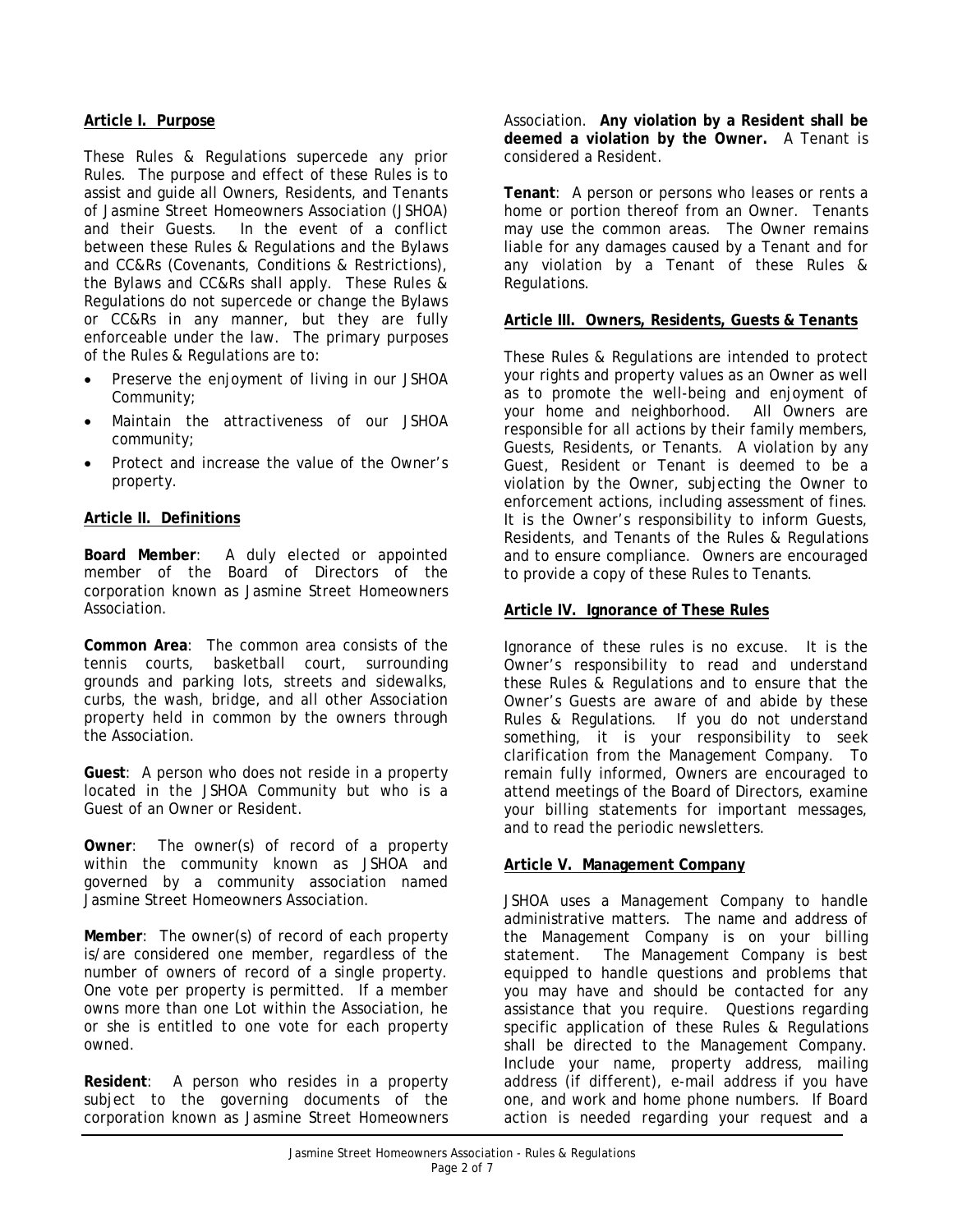regularly scheduled meeting is not scheduled within thirty days of the request, the Board may elect to schedule a meeting for the purpose of hearing the Owner's questions.

# **Article VI. Complaints**

All complaints should be submitted in writing to the Management Company. All complaints about rule violations shall be kept confidential. Please make sure that any complaints or other correspondence is legible. It is important for proper procedures to be followed regarding complaints and this requires written documentation. Any unsigned correspondence will be ignored. If you feel something is important enough to complain about, please do so in writing, and include your name, address, and signature. Owners are encouraged to attend meetings of the Board of Directors to provide input on issues of concern to the owner.

# **Article VII. Live in Harmony**

Residents shall exercise discretion, consideration, and common sense in all of their activities, so as not to disturb or impose upon the enjoyment of other Residents. Disorderly conduct, loud music or other sounds coming from a residence which disturbs the quiet enjoyment of other residents' homes are prohibited at all hours.

The following are also prohibited:

- 1. Excessive noise from any resident at any time which disturbs neighboring residents.
- 2. Disorderly conduct and/or loud or offensive noises or language in the common areas.
- 3. Activity which endangers life or property.
- 4. Commercial activity except as provided in the CC&Rs
- 5. Off-road vehicles, "go-karts," "pocket motorcycles."
- 6. Playing in or using the flood water drainage ditch areas and/or any easements.

# **Article VIII. Payment of Fees & Costs**

California Civil Code provides that an association has the power to impose a monetary penalty on any association member for a violation of the governing

documents or rules of the association. Should a successful legal action be brought by the Association against a homeowner who has violated the provisions of the governing documents, the homeowner will be required by the court to pay attorney fees and costs.

# **Article IX. Owner's Responsibility**

It is the sole responsibility of the Owner to inform Residents, Tenants and Guests of all Rules & Regulations and to ensure compliance. It is the duty of the homeowner to provide tenants with copies of the CC&Rs and all Rules and Regulations. The Owner is responsible for any and all damages or violation(s) caused by their Residents, Tenants or Guests. Any owners leasing or renting their Lot shall promptly notify the Association in writing of the names of all tenants and members of the tenant's family occupying such Lot, provide the make, model and license number of all residents' vehicles, a telephone number for the tenant, keep all information current, and provide the Association with a complete copy of the lease or rental agreement and any other information reasonably needed and requested by the Association. Any owners leasing or renting their Lot shall promptly notify the Association of the address and telephone number where such Owner can be reached.

# **Article X. Dues & Assessments**

Please refer to the Association's Assessment Collection Policy. A copy may be obtained from the Management Company.

#### **Article XI. Architectural Restrictions**

Owners shall comply with the architectural control provisions of the CC&Rs.

1. Any proposed alteration, modification or addition to the exterior of a residence must be approved by the Architectural Review Committee (ARC), a committee constituted by the Board of Directors. A request to make any change must be in writing on the form approved for this purpose. Forms may be obtained from the management company. It is strongly recommended that owners DO NOT proceed, incur costs, or make financial commitments until approval is granted. The Association must respond to an architectural application and/or a request for reconsideration within thirty days of receipt.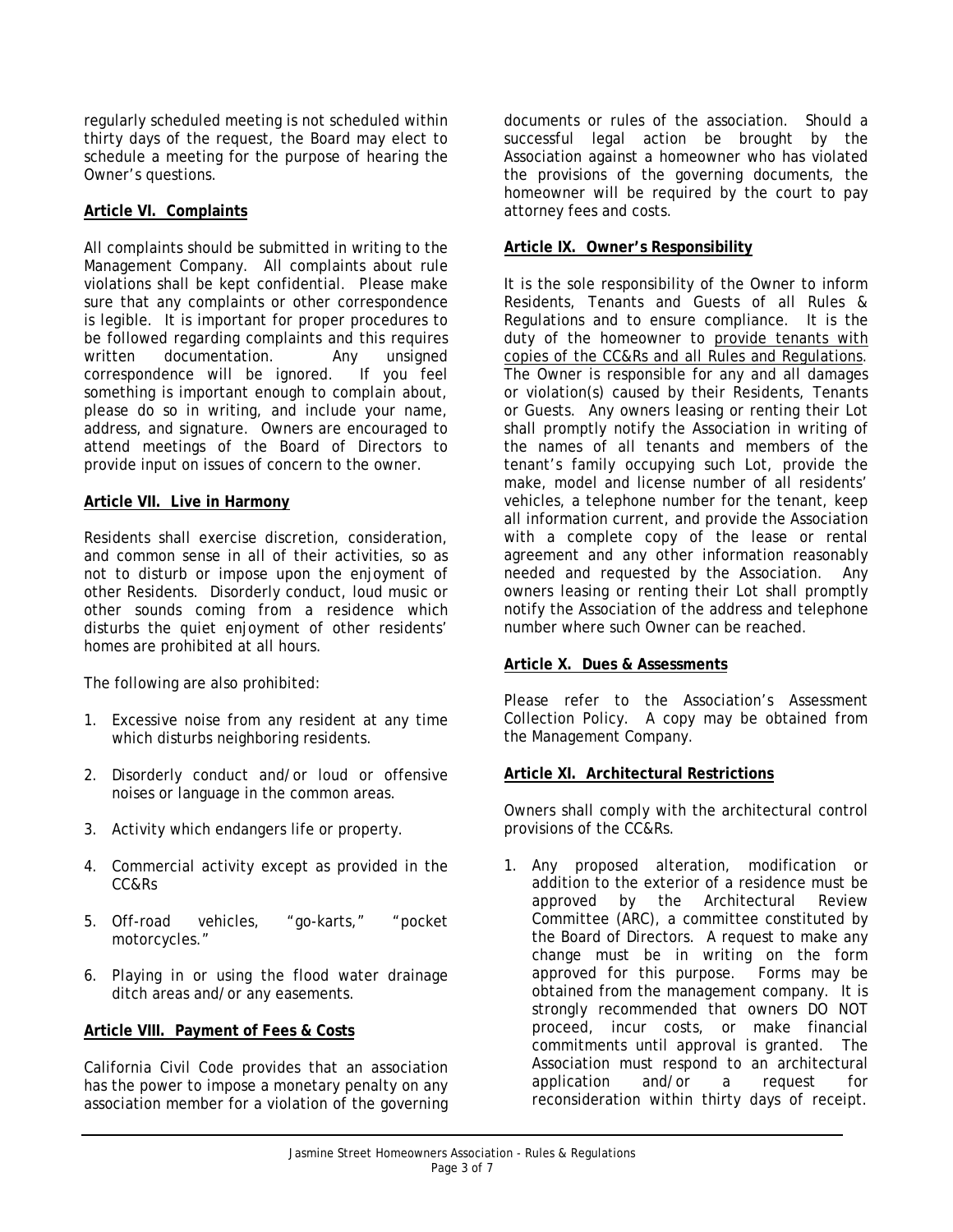All decisions on an architectural application will be made in a good faith manner, in writing, and if a request is denied, the denial will include a description of why the application was disapproved and the process for seeking reconsideration by the Board of Directors or the ARC.

The owner requesting an architectural change may appeal the decision of the ARC at an open meeting of the Board of Directors unless the denial was by the Board of Directors or a body that has the same membership as the Board of Directors.

- 2. No outbuilding, basement, shack, shed, or other temporary building or improvement of any kind shall be placed upon any portion of the properties, whether temporary or permanent. EXCEPTION: commercially available storage sheds may be erected on an Owner's property, provided that the shed:
	- a. is not placed in the property's side yard,
	- b. is not visible from the street looking through the side yard to the rear of the property, and
	- c. height is no greater than 12 inches higher than the existing fence or wall. No fence or wall may be modified to increase its height so as to purport to enable the placement of a taller shed.
- 3. No garage, trailer, camper, motorhome or recreational vehicle shall be used as a residence in the Properties, either temporarily or permanently.
- 4. No radio or shortwave station nor exterior radio or CB antennas of any kind shall be operated from any lot or dwelling.
- 5. No fence or wall shall be erected, altered, or maintained on any Lot in the Properties without prior approval of the ARC.
- 6. There shall be no interference with the established drainage pattern over any Lot within the Properties, unless an adequate alternative provision is made for proper drainage and is approved in advance by the ARC. All slopes or terraces on any Lot shall be maintained as provided thereon at the time such Lot is initially conveyed to a purchaser so as to prevent any erosion thereof upon adjacent streets or adjoining properties.

#### **Article XII. Violation Procedure**

The following procedure will apply to all violations of the governing documents, including the Bylaws, CC&Rs, or Rules & Regulations. Owners may report violations to the Management Company by submitting a **written notice** describing the violation. The Management Company, or committee appointed by the Board, may also note any violations discovered during walk-throughs or by personal knowledge of any of its members or representatives. At the time a violation is noted or reported, action will be taken as follows:

The Board shall cause written notice of the violation to be given to the Owner. The notice will contain a description of the violation, instructions regarding response to the notice and correction of the violation.

If the violation continues or is repeated, the Board shall cause a second notice of the violation to be given to the Owner. The notice shall specify a date not less than fifteen (15) days after the date of the notice for a hearing before the Board. The hearing will be held in executive session if requested by the Owner, and the Owner will be allowed to attend the hearing.

At the hearing, the Board shall allow the Owner to present evidence and testimony as reasonable under the circumstances. If the Board concludes that the alleged violation occurred, the Board may do any or all of the following: impose monetary penalties, temporarily suspend voting and common area privileges for a period not to exceed thirty (30) days, or take any other disciplinary action permitted by the Governing Documents. However, no suspension imposed by the Board shall take effect sooner than five (5) days after the date of the hearing. The Board shall notify the Owner of any disciplinary action taken within fifteen (15) days of its decision.

If the violation continues, the Board may impose continuing fines and/or suspensions until such time as the matter is satisfactorily resolved.

If the violation continues, or is repeated, the Board may also refer the matter to the Association's legal counsel. If required by Civil Code §1369.510, et seq., alternative dispute resolution will be offered. Prior to filing suit to enforce any provisions of the governing documents, the Association or any homeowner may start an action by service of a Request for Resolution on the other party that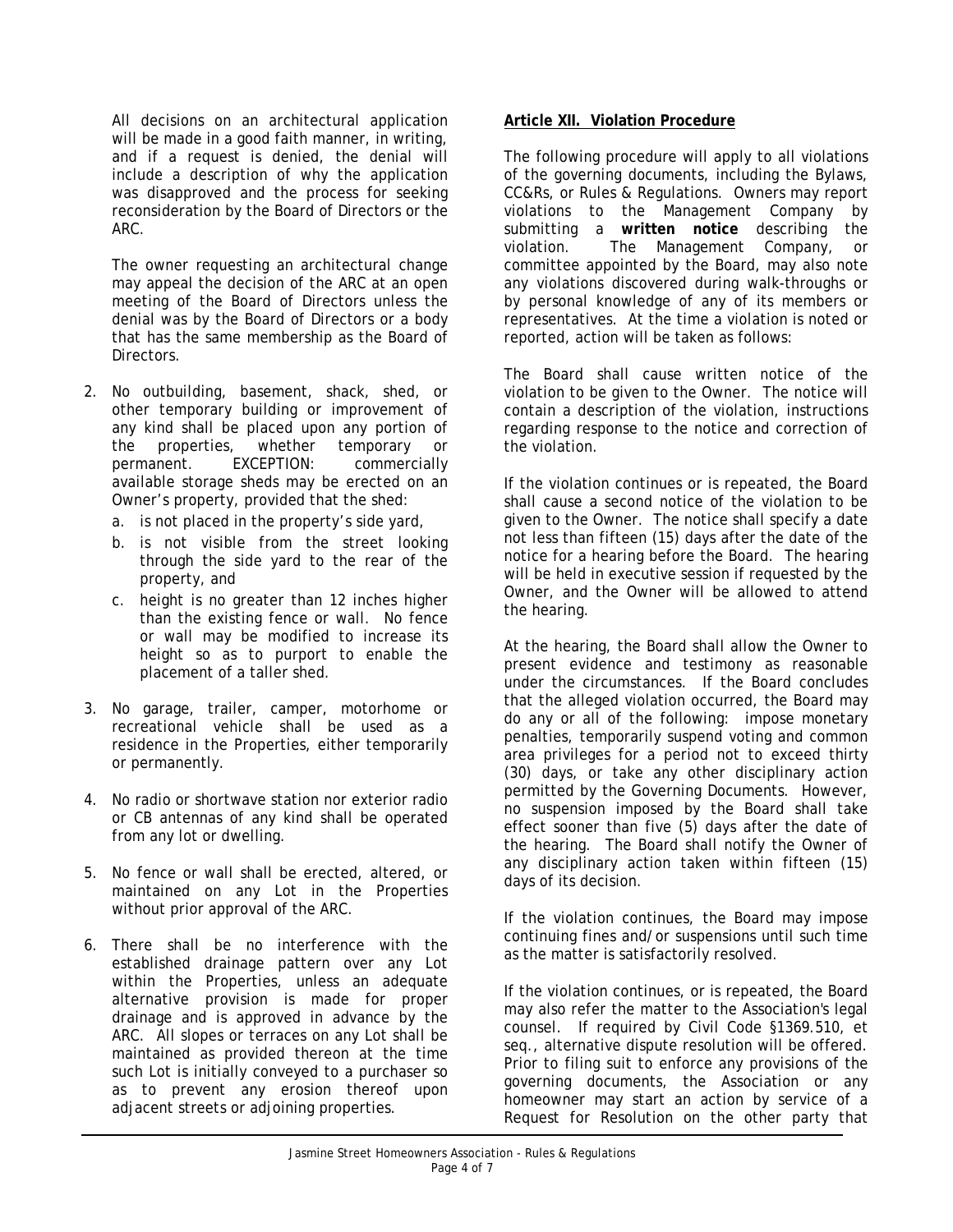includes the following:

- (a) A brief description of the dispute.
- (b) A Request for Alternative Dispute Resolution.
- (c) Notification that the other party has 30 days to respond or the request is deemed rejected.
- (d) A copy of the application statutes.

If the other party agrees to Mediation, then it must be scheduled within 90 days, a mediator must be selected, and each side must bear their own costs of attorneys and the mediator.

If a lawsuit is filed, the Owner may be liable for the Association's legal costs and fees.

Notwithstanding the foregoing, under circumstances involving conduct that constitutes

- (a) an immediate and unreasonable infringement of, or threat to, the safety or quiet enjoyment of neighboring owners,
- (b) a traffic or fire hazard,
- (c) (c) a threat of material damage to, or destruction of, the common area, or
- (d) (d) a violation of the governing documents that is of such a nature that there is no material question regarding the identity of the violator or whether a violation has occurred (i.e., parking violations),

the Board or its agents may undertake immediate corrective or disciplinary action and conduct a hearing as soon thereafter as reasonably possible, if either (1) requested by the offending owner within five (5) days following the Association's actions or (2) on its own initiative.

# **Article XIII. Fine Schedule**

The Association has no practical way of assuring compliance with the Rules & Regulations other than through the assessment of penalty fines. Prior to imposition of a fine, the Association will hold a hearing. Notice of the hearing will be sent by U. S. mail, at least 10 days prior to the proposed hearing date, to the owner's address of record on file with the Association and/or its agent. The Association may levy a fine against any Owner as a penalty for noncompliance with the governing documents, including these Rules & Regulations. A recurring offense is one that, after correction, is repeated. A continuing offense is one that continues without correction after notice to correct, e.g., an unauthorized architectural change.

| First offense          | Warning letter<br>(see Art. XII)                                                                   |
|------------------------|----------------------------------------------------------------------------------------------------|
| Second offense         | \$25 per offense                                                                                   |
| Third offense          | \$50 per offense                                                                                   |
| Recurring offenses     | \$100 per month for every<br>month, or portion thereof,<br>that the recurring offense<br>continues |
| Continuing offenses    | \$25 per day                                                                                       |
| Architectural offenses | \$100 per day                                                                                      |

# **Article XIV. Compliance with CC&Rs**

Any alleged violation of the CC&Rs, these Rules & Regulations, or any other governing documents, shall be reported to the Management Company which shall investigate and report its findings to the Board of Directors. If the Board concurs that a violation exists or is likely to exist, the Board shall authorize the Management Company to send notice to the violating Owner by first class mail to remedy the violation within a specified period of time. If the Owner fails or refuses to remedy the violation, the Owner shall be subject to fine(s) in accordance with the Schedule of Fines set forth herein.

# **Article XV. Pets**

- 1. Residents are responsible for their pets. All pet owners must comply with City, County and State laws or regulations controlling health, number, and licensing of pets.
- 2. Barking or Menacing Owners and/or Residents shall not allow a dog to bark, whine or howl in an excessive or continuous manner. Owners shall not allow any animal kept on their premises to engage in conduct that disturbs, or causes, or threatens to cause, bodily harm to any other person.
- 3. Running Loose Owners and/or Residents shall keep animals in an enclosed yard unless on a leash held by a person capable of controlling the animal. Loose animals will be reported to the Animal Control department.
- 4. Defecation Residents shall immediately clean up any feces deposited by Resident's dog(s) on any property, including common area, within the JSHOA. Residents shall, at least daily, clean any animal feces deposited in their own yards.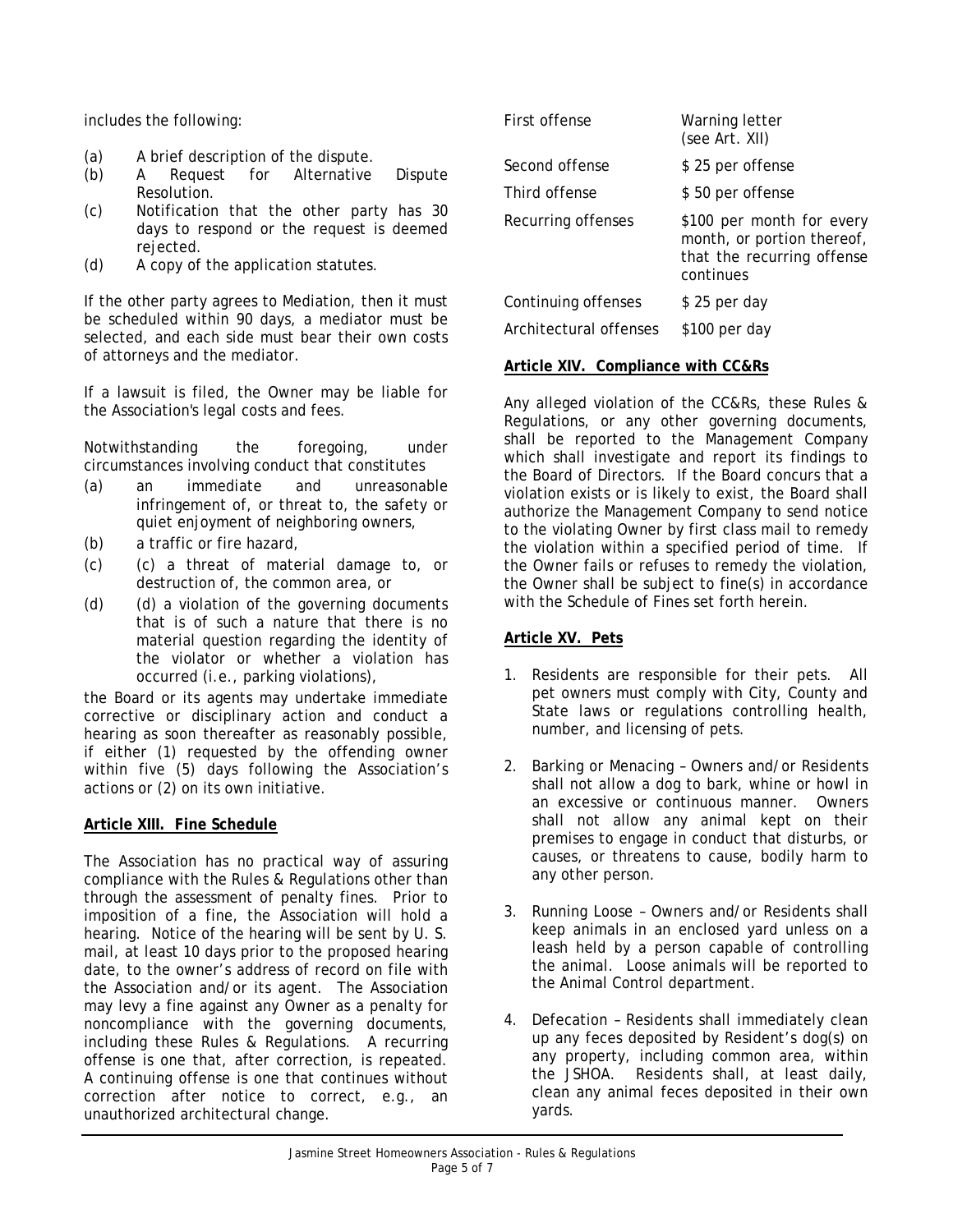# **Article XVI. Vandalism**

- 1. Acts of vandalism to JSHOA property shall be immediately reported to the Victorville Police Department and to the Management Company.
- 2. Any vandalism resulting from an act of an Owner, Resident, or Guest, shall be deemed a violation of these Rules & Regulations, the procedures outlined herein shall apply, and the cost of the damages shall be assessed to the responsible Owner.
- 3. Vandalism against Association property or the common area caused by non-resident uninvited persons will be prosecuted to the fullest extent of the law.

# **Article XVII. Use of Common Area**

- 1. Hours of Use: 7 a.m. to 9 p.m.
- 2. Assumption of Risk. Owners, Residents and Guests using the common area do so at their own peril and the Association is not liable for any injury that may occur.
- 3. Persons using the Common Area shall clean up all litter resulting from their use.
- 4. Any damages resulting from use of the Common Area by an Owner, Resident or Guest, shall be assessed to the account of the Owner.
- 5. Wheeled toys or vehicles of any kind, including bicycles, rollerblades, roller skates, skateboards, and scooters shall not be ridden on the Tennis Court, Basketball Court, or landscaped common areas. Any damage caused by these activities shall be repaired at the expense of the Owner responsible for the damage.
- 6. The following are NOT permitted in any common area: open fires (except barbeques), illegal fireworks, firearms of any type (including BB guns).

#### **Article XVIII. Tennis Court Rules**

- 1. The tennis courts are for the exclusive use of Owners, Residents, and Guests. An Owner must accompany a Guest user at all times.
- 2. The tennis courts shall not be used for sports or

functions without written permission of the Management Company, which shall consult with the Board of Directors on a case-by-case basis. The Board of Directors shall not unreasonably withhold permission if the event is compatible with protection of the tennis court surface and equipment.

- 3. Tennis shoes shall be worn at all times. No black-soled tennis shoes (unless the nonmarking type) or hard-soled shoes are allowed on the tennis court.
- 4. The tennis court has a special surface that could be damaged. If this surface is damaged, the cost to refinish the surface shall be assessed to the Owner responsible. The following are not permitted on the tennis courts:
	- a. Food or drinks, other than water or sport drinks.
	- b. Pets.
	- c. Skates, skateboards, rollerblades, bicycles, scooters, or any wheeled toy or vehicle.
- 5. If the tennis court is in use and others want to play, playtime shall be limited to one hour.
- 6. Any tournament shall be approved in advance by the Board of Directors.
- 7. A key to the tennis court may be obtained from the Management Company upon payment of a deposit. The key is for the use of the Owner or Resident only and shall not be duplicated or lent to anyone.

#### **Article XIX. Refuse & Recyclable Materials Containers**

Trash, litter, and other debris may not be permitted to accumulate on the properties.

Refuse and recyclable materials containers shall be placed at the street, not blocking access to mailboxes, no sooner than sundown of the day prior to scheduled collection, and shall be removed no later than sundown of the day of scheduled collection.

#### **Article XX. Motor Vehicles; Parking**

1. All streets in the community are considered fire and emergency access roads. Vehicles may not be parked so as to obstruct access by emergency or fire apparatus. No vehicles may